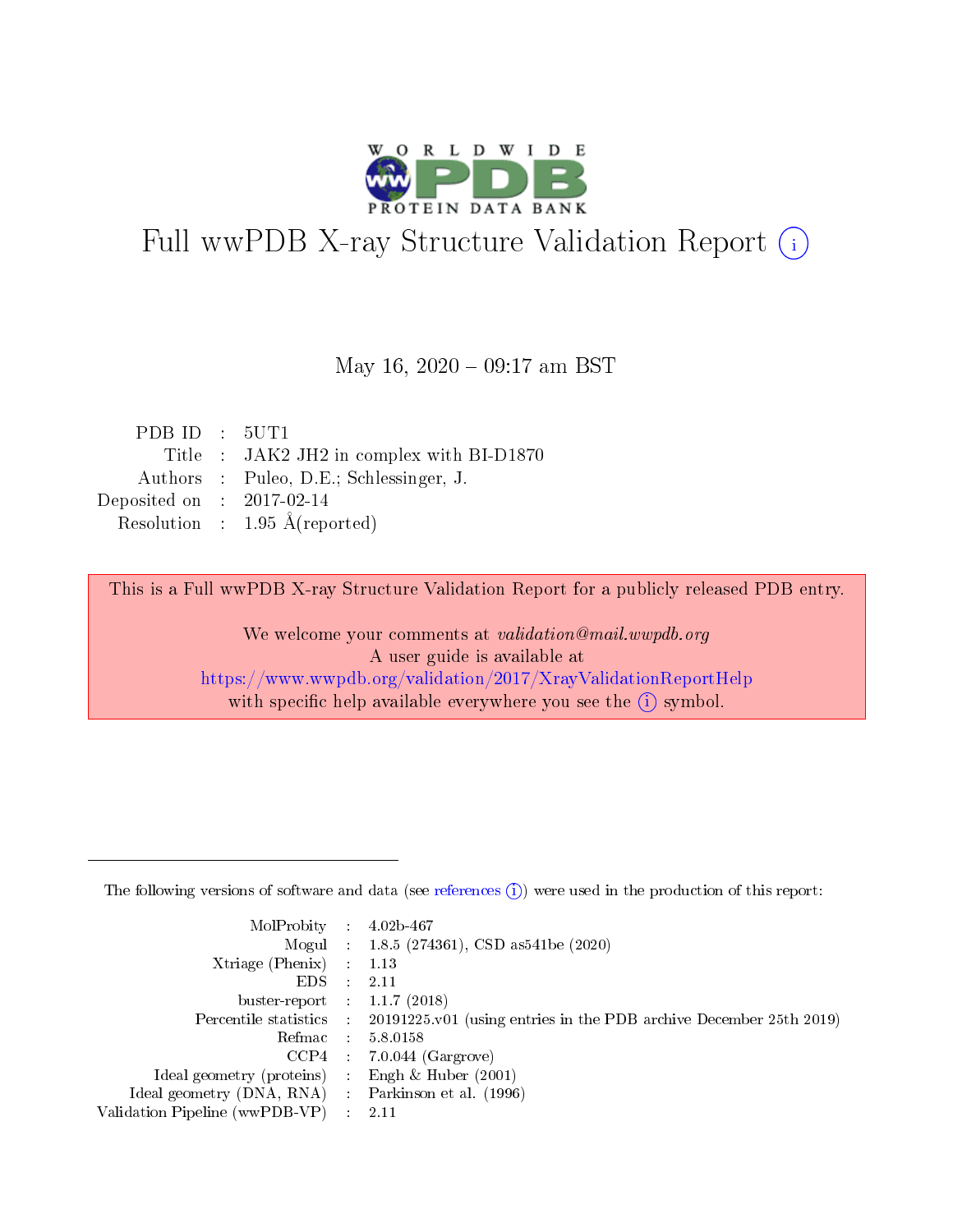# 1 [O](https://www.wwpdb.org/validation/2017/XrayValidationReportHelp#overall_quality)verall quality at a glance  $(i)$

The following experimental techniques were used to determine the structure: X-RAY DIFFRACTION

The reported resolution of this entry is 1.95 Å.

Percentile scores (ranging between 0-100) for global validation metrics of the entry are shown in the following graphic. The table shows the number of entries on which the scores are based.



| Metric                | Whole archive<br>$(\#\mathrm{Entries})$ | Similar resolution<br>$(\#\text{Entries}, \text{resolution range}(\textup{\AA}))$ |
|-----------------------|-----------------------------------------|-----------------------------------------------------------------------------------|
| $R_{free}$            | 130704                                  | $2580(1.96-1.96)$                                                                 |
| Clashscore            | 141614                                  | $2705(1.96-1.96)$                                                                 |
| Ramachandran outliers | 138981                                  | $2678(1.96-1.96)$                                                                 |
| Sidechain outliers    | 138945                                  | $2678(1.96-1.96)$                                                                 |
| RSRZ outliers         | 127900                                  | $2539(1.96-1.96)$                                                                 |

The table below summarises the geometric issues observed across the polymeric chains and their fit to the electron density. The red, orange, yellow and green segments on the lower bar indicate the fraction of residues that contain outliers for  $>=3, 2, 1$  and 0 types of geometric quality criteria respectively. A grey segment represents the fraction of residues that are not modelled. The numeric value for each fraction is indicated below the corresponding segment, with a dot representing fractions  $\epsilon=5\%$  The upper red bar (where present) indicates the fraction of residues that have poor fit to the electron density. The numeric value is given above the bar.

| Mol           | nain | Length | Quality of chain |    |    |  |  |  |  |
|---------------|------|--------|------------------|----|----|--|--|--|--|
| <u>. на п</u> | . .  | 289    | 89%              | 5% | 6% |  |  |  |  |

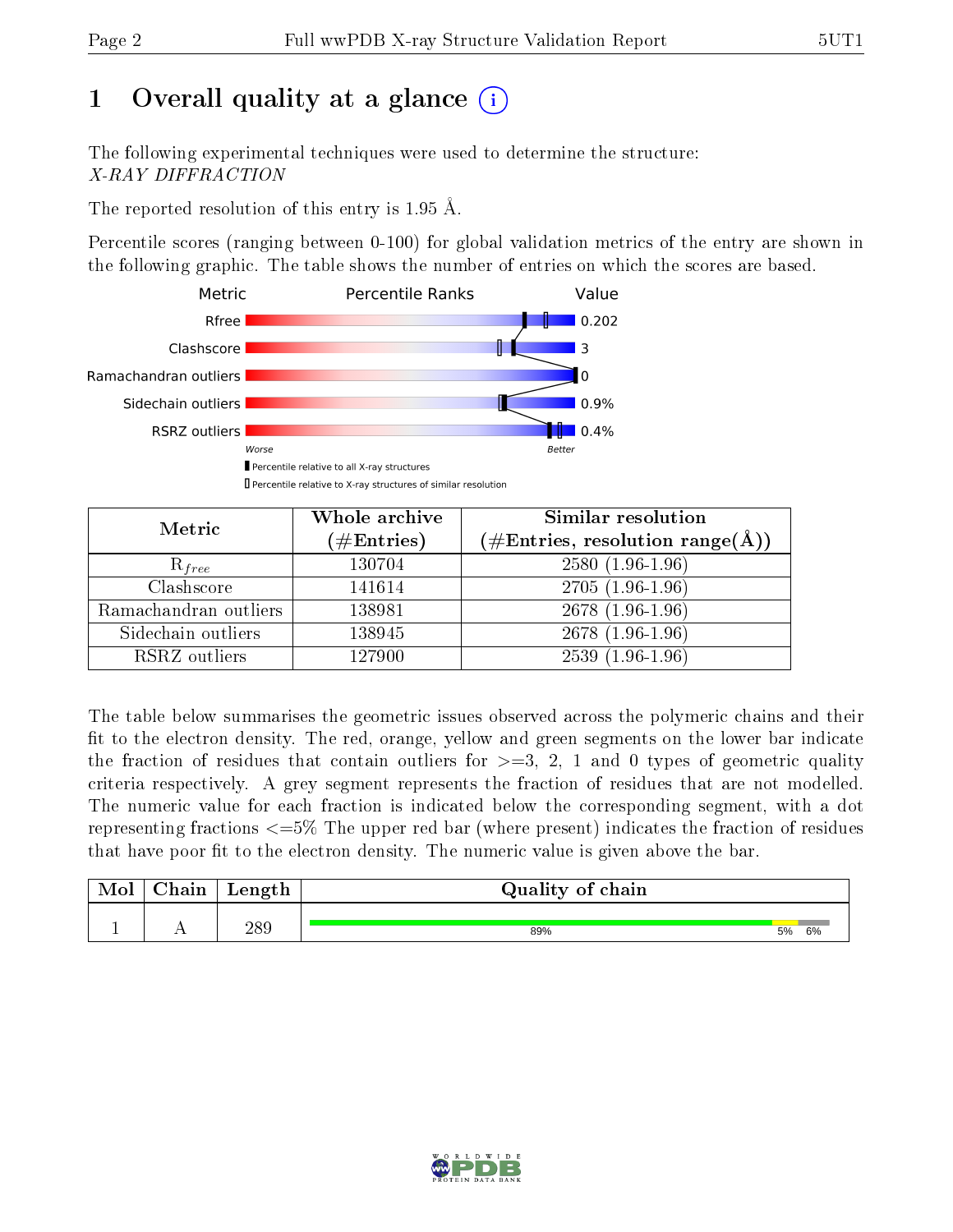# 2 Entry composition (i)

There are 4 unique types of molecules in this entry. The entry contains 2363 atoms, of which 0 are hydrogens and 0 are deuteriums.

In the tables below, the ZeroOcc column contains the number of atoms modelled with zero occupancy, the AltConf column contains the number of residues with at least one atom in alternate conformation and the Trace column contains the number of residues modelled with at most 2 atoms.

Molecule 1 is a protein called Tyrosine-protein kinase JAK2.

| Mol | Chain | Residues | Atoms                     |      |     |     |         | ZeroOcc∣ | $\mid$ AltConf $\mid$ Trace $\mid$ |  |
|-----|-------|----------|---------------------------|------|-----|-----|---------|----------|------------------------------------|--|
|     |       | $272\,$  | $\mathrm{Tota}_1$<br>2097 | 1341 | 351 | 395 | ◡<br>10 |          |                                    |  |

There are 15 discrepancies between the modelled and reference sequences:

| Chain | Residue | Modelled   | Actual | Comment             | Reference         |
|-------|---------|------------|--------|---------------------|-------------------|
| A     | 659     | ALA        | TRP    | engineered mutation | UNP 060674        |
| А     | 777     | ALA        | TRP    | engineered mutation | <b>UNP 060674</b> |
| А     | 794     | <b>HIS</b> | PHE    | engineered mutation | O60674<br>UNP.    |
| А     | 813     | <b>LEU</b> |        | expression tag      | UNP 060674        |
| А     | 814     | <b>VAL</b> |        | expression tag      | <b>UNP 060674</b> |
| А     | 815     | <b>PRO</b> |        | expression tag      | UNP-<br>O60674    |
| А     | 816     | $\rm{ARG}$ |        | expression tag      | UNP 060674        |
| A     | 817     | <b>GLY</b> |        | expression tag      | UNP 060674        |
| A     | 818     | <b>SER</b> |        | expression tag      | <b>UNP 060674</b> |
| A     | 819     | <b>HIS</b> |        | expression tag      | UNP 060674        |
| А     | 820     | <b>HIS</b> |        | expression tag      | <b>UNP 060674</b> |
| A     | 821     | <b>HIS</b> |        | expression tag      | O60674<br>UNP.    |
| A     | 822     | <b>HIS</b> |        | expression tag      | O60674<br>UNP.    |
| А     | 823     | HIS        |        | expression tag      | <b>UNP 060674</b> |
| A     | 824     | <b>HIS</b> |        | expression tag      | UNP 060674        |

• Molecule 2 is GLYCEROL (three-letter code: GOL) (formula:  $C_3H_8O_3$ ).

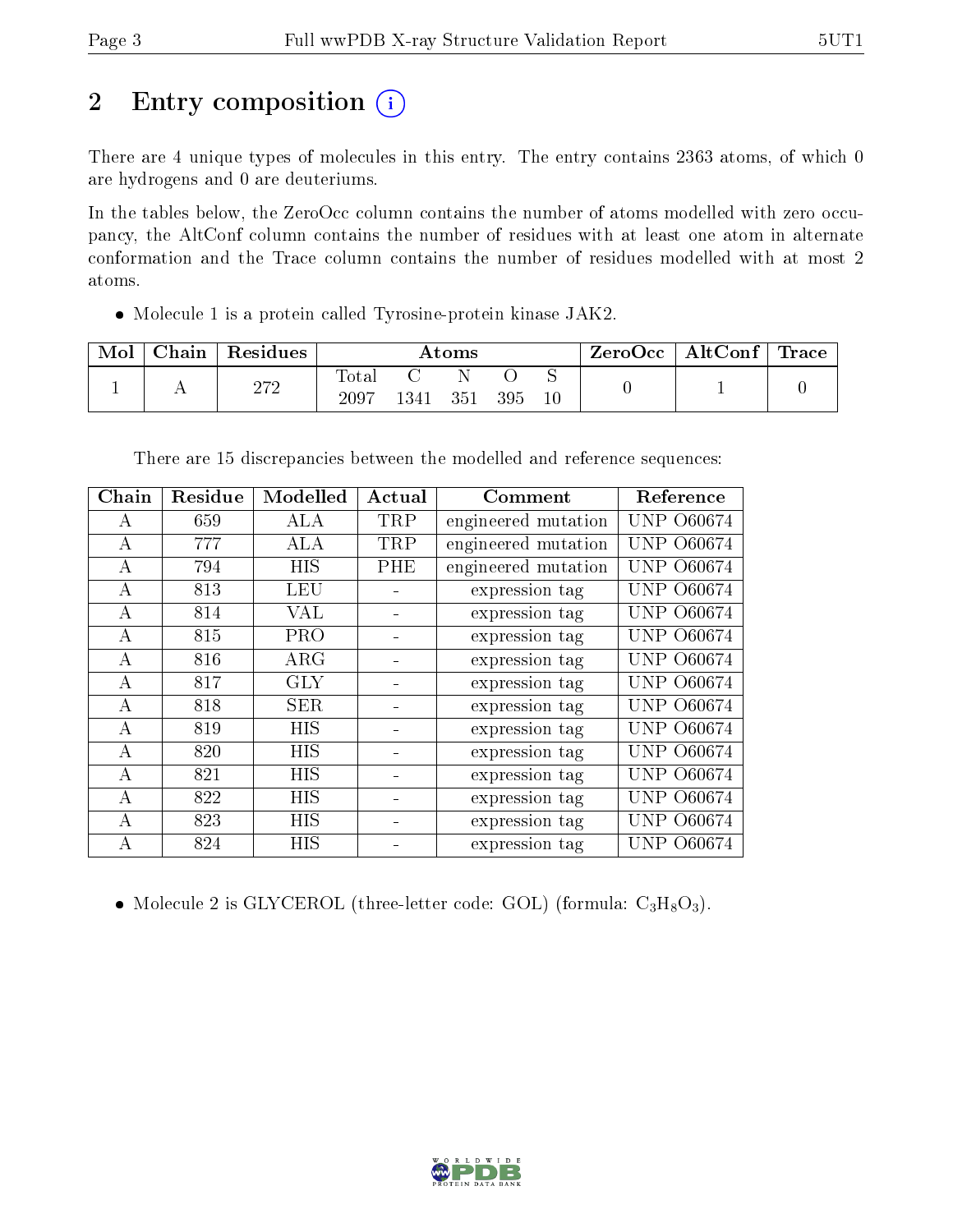

| Mol | Chain   Residues | Atoms                                                    | ZeroOcc   AltConf |
|-----|------------------|----------------------------------------------------------|-------------------|
|     |                  | Total<br>$\overline{C}$<br>- 0<br>3<br>6<br>-3           |                   |
|     |                  | Total<br>$\mathcal C$<br>$\left( \right)$<br>3<br>3<br>6 |                   |
|     |                  | Total<br>$\mathcal C$<br>3<br>3<br>6                     |                   |
|     |                  | Total<br>C<br>3<br>3                                     |                   |

 Molecule 3 is (7S)-2-[(3,5-difluoro-4-hydroxyphenyl)amino]-5,7-dimethyl-8-(3-methylbutyl)- 7,8-dihydropteridin-6(5H)-one (three-letter code: 7DZ) (formula:  $C_{19}H_{23}F_2N_5O_2$ ).



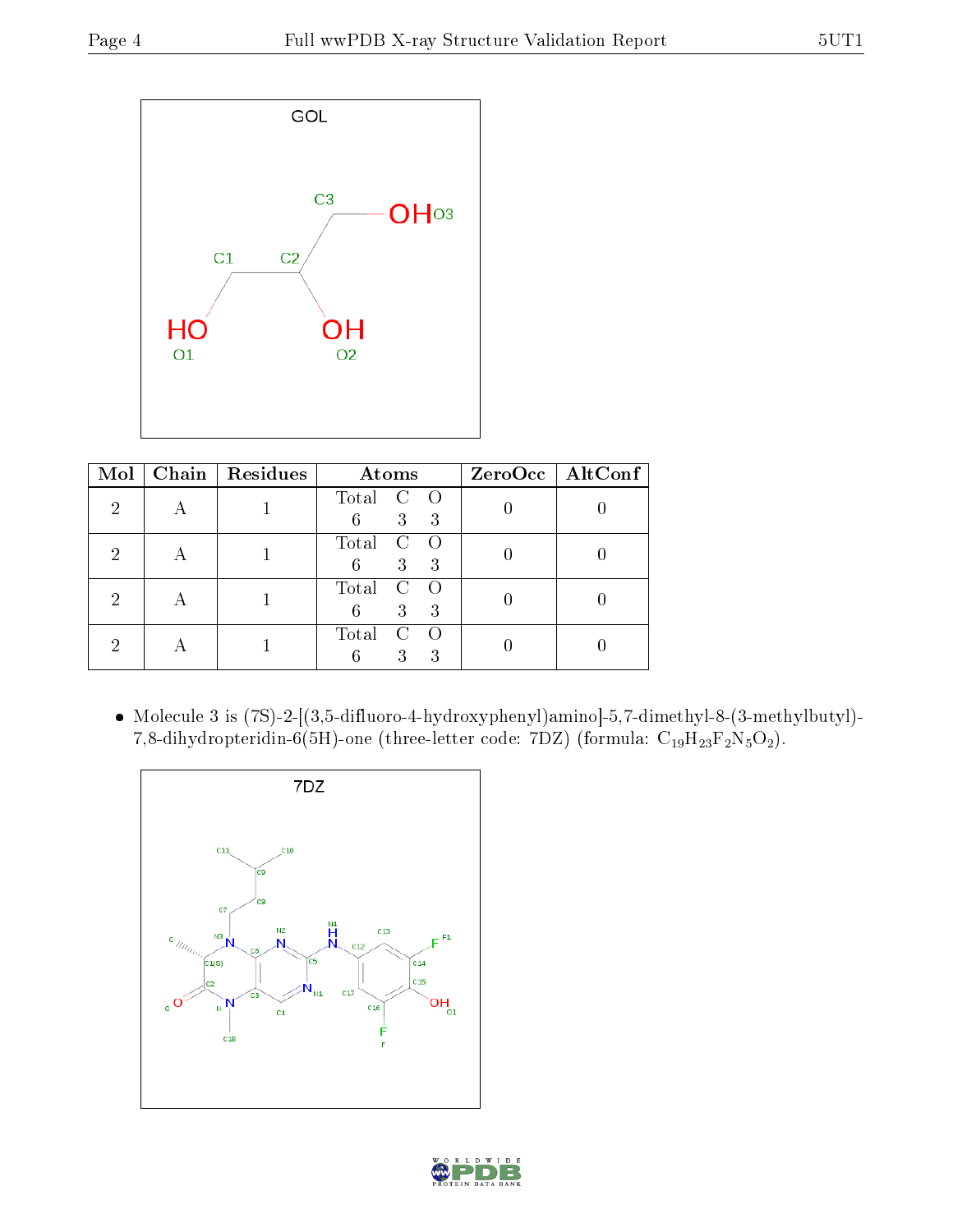|  | $\text{Mol}$   Chain   Residues | Atoms       |      |  |     |  | $\rm ZeroOcc$   Alt $\rm Conf$ |  |
|--|---------------------------------|-------------|------|--|-----|--|--------------------------------|--|
|  |                                 | Total C F N |      |  |     |  |                                |  |
|  |                                 |             | 15 2 |  | - 5 |  |                                |  |

 $\bullet\,$  Molecule 4 is water.

| Mol | $Chain$ Residues | Atoms | $ZeroOcc \mid AltConf$ |  |
|-----|------------------|-------|------------------------|--|
|     |                  | Total |                        |  |

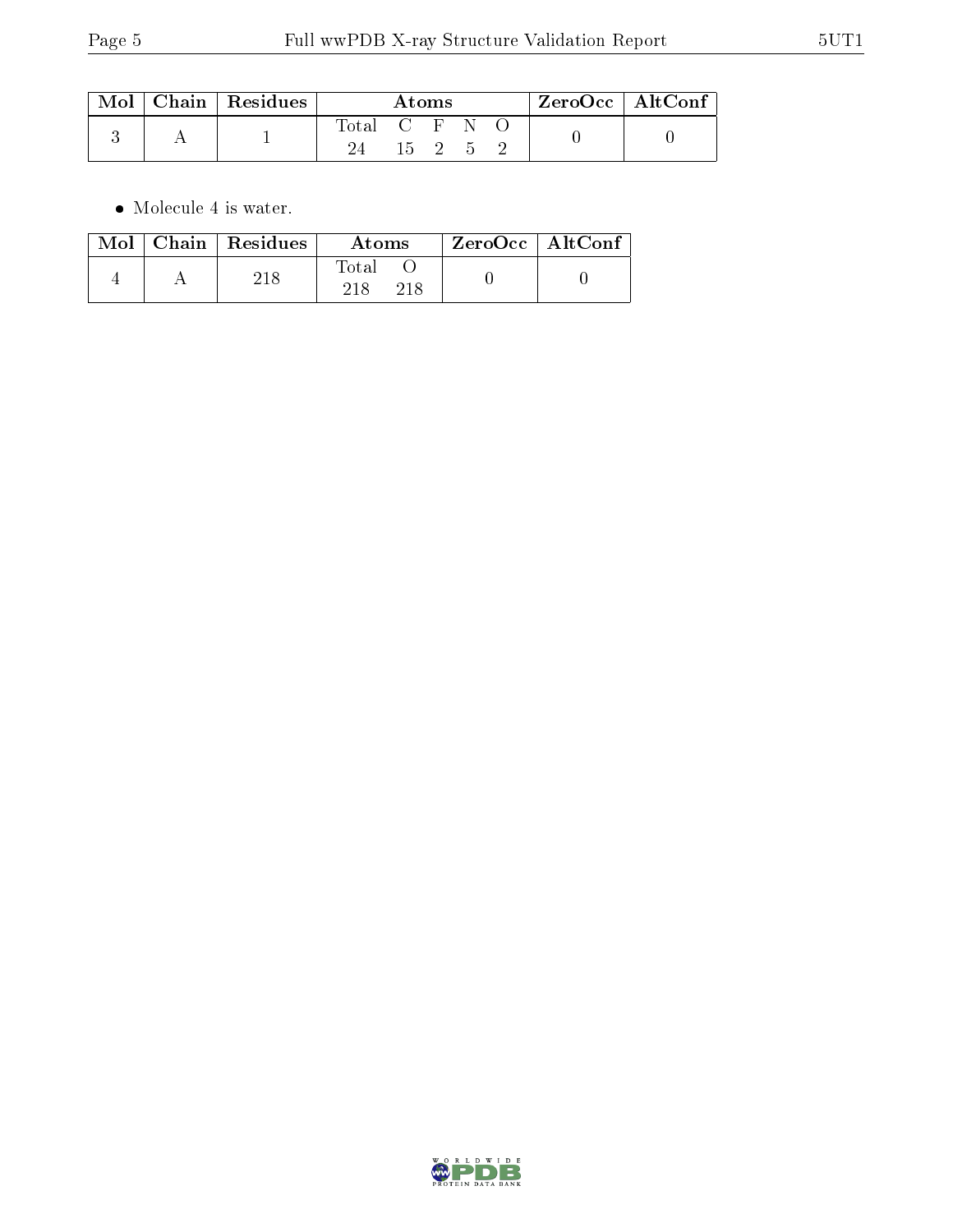# 3 Residue-property plots (i)

These plots are drawn for all protein, RNA and DNA chains in the entry. The first graphic for a chain summarises the proportions of the various outlier classes displayed in the second graphic. The second graphic shows the sequence view annotated by issues in geometry and electron density. Residues are color-coded according to the number of geometric quality criteria for which they contain at least one outlier: green  $= 0$ , yellow  $= 1$ , orange  $= 2$  and red  $= 3$  or more. A red dot above a residue indicates a poor fit to the electron density (RSRZ  $> 2$ ). Stretches of 2 or more consecutive residues without any outlier are shown as a green connector. Residues present in the sample, but not in the model, are shown in grey.

• Molecule 1: Tyrosine-protein kinase JAK2



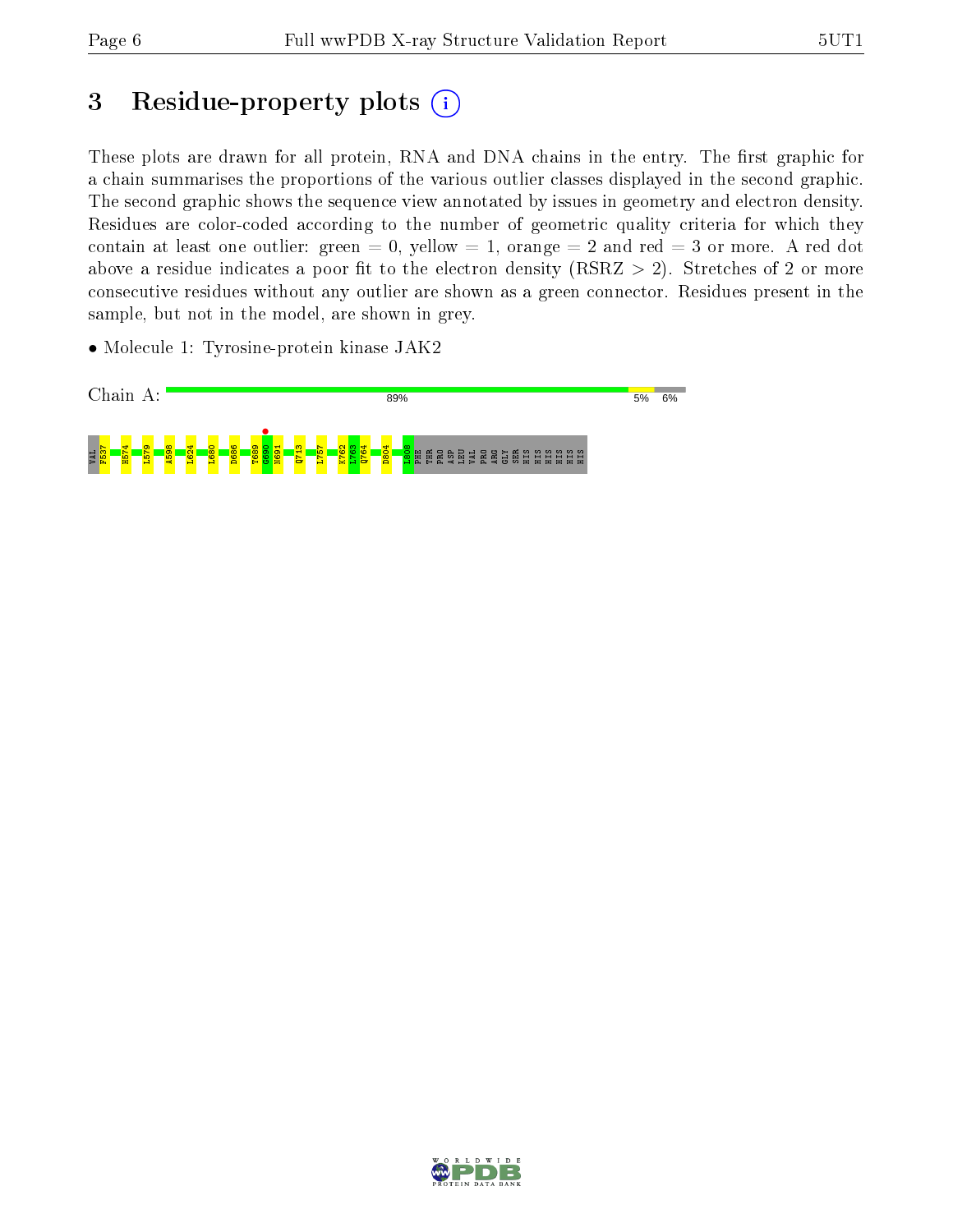# 4 Data and refinement statistics  $(i)$

| Property                                                             | Value                                            | Source     |
|----------------------------------------------------------------------|--------------------------------------------------|------------|
| Space group                                                          | P 1 21 1                                         | Depositor  |
| Cell constants                                                       | $57.56\text{\AA}$<br>$60.68\AA$<br>44.48Å        | Depositor  |
| a, b, c, $\alpha$ , $\beta$ , $\gamma$                               | $90.00^\circ$<br>$110.30^\circ$<br>$90.00^\circ$ |            |
| Resolution $(A)$                                                     | $-1.95$<br>56.91                                 | Depositor  |
|                                                                      | 56.91<br>$-1.95$                                 | <b>EDS</b> |
| % Data completeness                                                  | 99.8 (56.91-1.95)                                | Depositor  |
| (in resolution range)                                                | $93.9(56.91-1.95)$                               | <b>EDS</b> |
| $R_{merge}$                                                          | (Not available)                                  | Depositor  |
| $\mathrm{R}_{sym}$                                                   | (Not available)                                  | Depositor  |
| $\sqrt{I/\sigma(I)} > 1$                                             | $1.70$ (at $1.95\text{\AA}$ )                    | Xtriage    |
| Refinement program                                                   | PHENIX (1.11.1 2575: ???)                        | Depositor  |
| $R, R_{free}$                                                        | $\overline{0.163}$ ,<br>0.202                    | Depositor  |
|                                                                      | 0.163<br>0.202<br>$\mathbf{r}$                   | DCC        |
| $\mathcal{R}_{free}$ test set                                        | 1081 reflections $(5.13\%)$                      | wwPDB-VP   |
| Wilson B-factor $(A^2)$                                              | 17.7                                             | Xtriage    |
| Anisotropy                                                           | 0.413                                            | Xtriage    |
| Bulk solvent $k_{sol}(e/\mathring{A}^3)$ , $B_{sol}(\mathring{A}^2)$ | $0.36$ , $56.5$                                  | <b>EDS</b> |
| L-test for twinning <sup>2</sup>                                     | $< L >$ = 0.47, $< L2 >$ = 0.30                  | Xtriage    |
| Estimated twinning fraction                                          | $\overline{0.0}44$ for h,-k,-h-l                 | Xtriage    |
| $F_o, F_c$ correlation                                               | 0.96                                             | <b>EDS</b> |
| Total number of atoms                                                | 2363                                             | wwPDB-VP   |
| Average B, all atoms $(A^2)$                                         | $26.0\,$                                         | wwPDB-VP   |

Xtriage's analysis on translational NCS is as follows: The largest off-origin peak in the Patterson function is  $7.56\%$  of the height of the origin peak. No significant pseudotranslation is detected.

<sup>&</sup>lt;sup>2</sup>Theoretical values of  $\langle |L| \rangle$ ,  $\langle L^2 \rangle$  for acentric reflections are 0.5, 0.333 respectively for untwinned datasets, and 0.375, 0.2 for perfectly twinned datasets.



<span id="page-6-1"></span><span id="page-6-0"></span><sup>1</sup> Intensities estimated from amplitudes.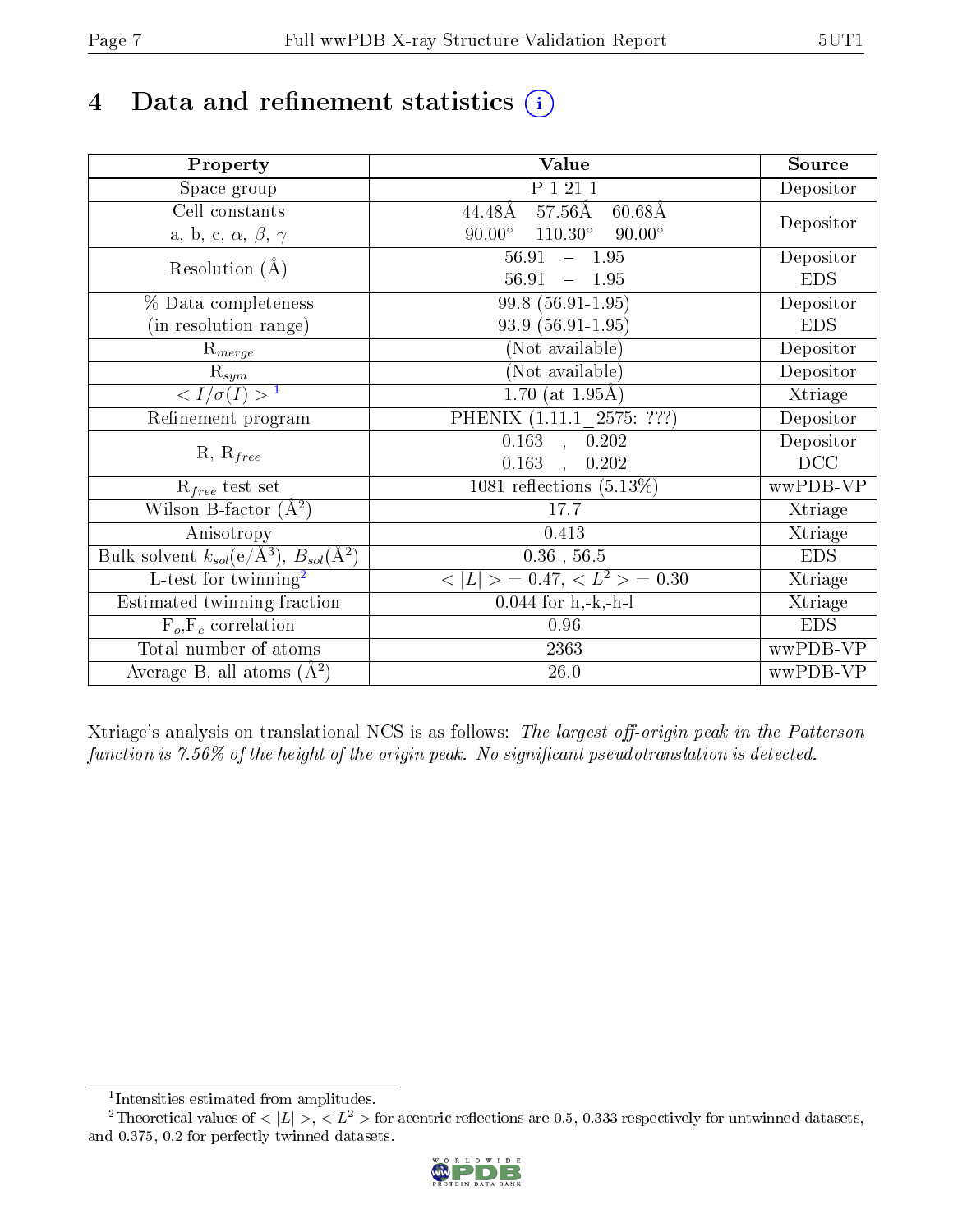## 5 Model quality  $(i)$

### 5.1 Standard geometry  $(i)$

Bond lengths and bond angles in the following residue types are not validated in this section: GOL, 7DZ

The Z score for a bond length (or angle) is the number of standard deviations the observed value is removed from the expected value. A bond length (or angle) with  $|Z| > 5$  is considered an outlier worth inspection. RMSZ is the root-mean-square of all Z scores of the bond lengths (or angles).

|  | $Mol$   Chain |      | Bond lengths                    | Bond angles |        |  |
|--|---------------|------|---------------------------------|-------------|--------|--|
|  |               |      | RMSZ $ #Z  > 5$ RMSZ $ #Z  > 5$ |             |        |  |
|  |               | 0.55 | 0/2148                          | 0.65        | 0/2926 |  |

There are no bond length outliers.

There are no bond angle outliers.

There are no chirality outliers.

There are no planarity outliers.

### 5.2 Too-close contacts  $(i)$

In the following table, the Non-H and H(model) columns list the number of non-hydrogen atoms and hydrogen atoms in the chain respectively. The H(added) column lists the number of hydrogen atoms added and optimized by MolProbity. The Clashes column lists the number of clashes within the asymmetric unit, whereas Symm-Clashes lists symmetry related clashes.

|  |      |      | Mol   Chain   Non-H   H(model)   H(added)   Clashes   Symm-Clashes |
|--|------|------|--------------------------------------------------------------------|
|  | 2097 | 1998 |                                                                    |
|  |      |      |                                                                    |
|  |      |      |                                                                    |
|  | 218  |      |                                                                    |
|  | 2363 | 2030 |                                                                    |

The all-atom clashscore is defined as the number of clashes found per 1000 atoms (including hydrogen atoms). The all-atom clashscore for this structure is 3.

All (11) close contacts within the same asymmetric unit are listed below, sorted by their clash magnitude.

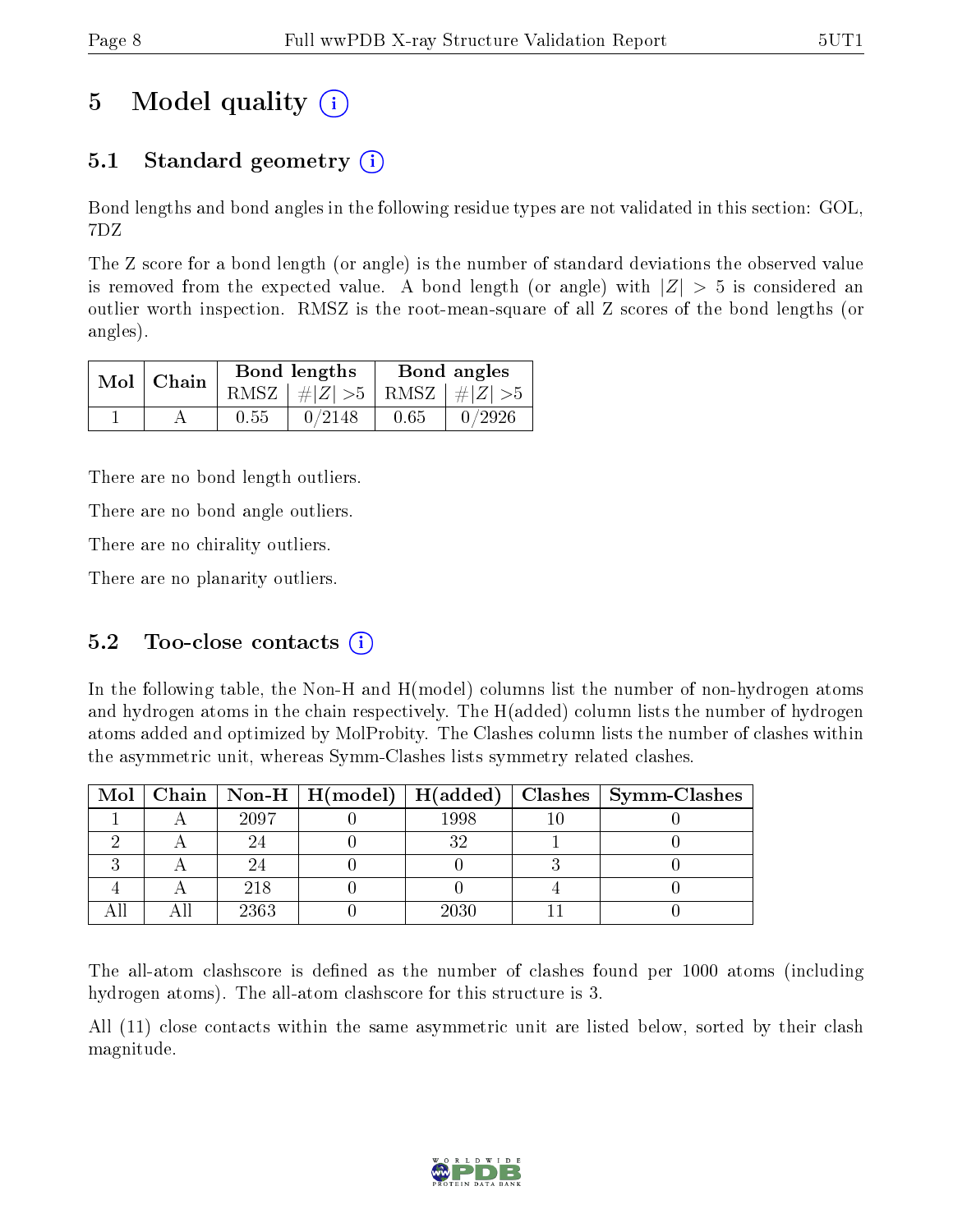| Atom-1            | Atom-2            | Interatomic<br>distance $(A)$ | Clash<br>overlap $(A)$ |
|-------------------|-------------------|-------------------------------|------------------------|
| 2:A:904:GOL:H12   | 4: A: 1183:HOH: O | 1.98                          | 0.63                   |
| 1: A:579:LEU:HD22 | 3:A:905:7DZ:N     | 2.17                          | 0.59                   |
| 1:A:764:GLN:HB3   | 4: A: 1033:HOH: O | 2.02                          | 0.58                   |
| 1:A:680:LEU:HD21  | 3:A:905:7DZ:C     | 2.39                          | 0.52                   |
| 1:A:757:LEU:O     | 1: A:762:LYS:NZ   | 2.38                          | 0.52                   |
| 1:A:574:HIS:HE1   | 4: A: 1070: HOH:O | 1.97                          | 0.47                   |
| 1:A:598:ALA:HB2   | 1: A:624:LEU:HD21 | 1.99                          | 0.43                   |
| 1: A:689:THR:HG23 | 1:A:691:ASN:HB2   | 2.01                          | 0.42                   |
| 1:A:579:LEU:HD22  | 3: A:905:7DZ:C3   | 2.51                          | 0.41                   |
| 1:A:713:GLN:NE2   | 4:A:1014:HOH:O    | 2.51                          | 0.40                   |
| 1: A:686: ASP:CG  | 1: A:689:THR:HG22 | 2.41                          | 0.40                   |

There are no symmetry-related clashes.

### 5.3 Torsion angles (i)

#### 5.3.1 Protein backbone (i)

In the following table, the Percentiles column shows the percent Ramachandran outliers of the chain as a percentile score with respect to all X-ray entries followed by that with respect to entries of similar resolution.

The Analysed column shows the number of residues for which the backbone conformation was analysed, and the total number of residues.

| $\boxed{\text{Mol}}$ Chain | Favoured   Allowed   Outliers   Percentiles<br>Analysed |  |  |                         |  |
|----------------------------|---------------------------------------------------------|--|--|-------------------------|--|
|                            | 271/289 (94\%)   267 (98\%)   4 (2\%)                   |  |  | $\vert$ 100 100 $\vert$ |  |

There are no Ramachandran outliers to report.

#### 5.3.2 Protein sidechains  $(i)$

In the following table, the Percentiles column shows the percent sidechain outliers of the chain as a percentile score with respect to all X-ray entries followed by that with respect to entries of similar resolution.

The Analysed column shows the number of residues for which the sidechain conformation was analysed, and the total number of residues.

| $\blacksquare$ Mol $\blacksquare$ Chain | Rotameric   Outliers   Percentiles<br>Analysed |  |          |  |
|-----------------------------------------|------------------------------------------------|--|----------|--|
|                                         | $222/259$ (86\%)   220 (99\%)   2 (1\%)        |  | 78    77 |  |

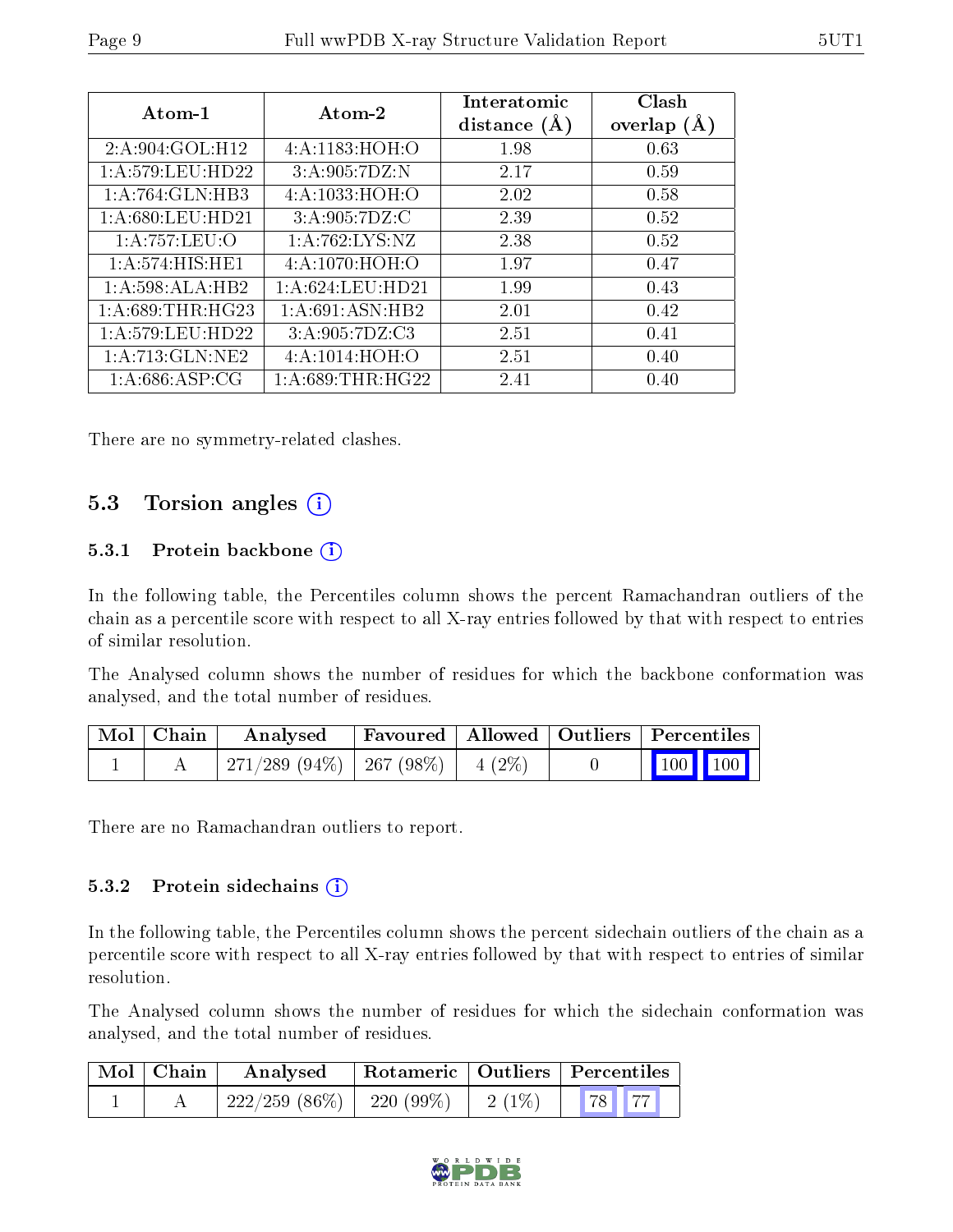All (2) residues with a non-rotameric sidechain are listed below:

| Mol | Chain | Res | Type |
|-----|-------|-----|------|
|     |       | 537 |      |
|     |       |     |      |

Some sidechains can be flipped to improve hydrogen bonding and reduce clashes. All (1) such sidechains are listed below:

| Mol | Chain   Res | vpe |
|-----|-------------|-----|
|     |             |     |

#### $5.3.3$  RNA  $(i)$

There are no RNA molecules in this entry.

#### 5.4 Non-standard residues in protein, DNA, RNA chains (i)

There are no non-standard protein/DNA/RNA residues in this entry.

#### 5.5 Carbohydrates (i)

There are no carbohydrates in this entry.

#### 5.6 Ligand geometry (i)

5 ligands are modelled in this entry.

In the following table, the Counts columns list the number of bonds (or angles) for which Mogul statistics could be retrieved, the number of bonds (or angles) that are observed in the model and the number of bonds (or angles) that are dened in the Chemical Component Dictionary. The Link column lists molecule types, if any, to which the group is linked. The Z score for a bond length (or angle) is the number of standard deviations the observed value is removed from the expected value. A bond length (or angle) with  $|Z| > 2$  is considered an outlier worth inspection. RMSZ is the root-mean-square of all Z scores of the bond lengths (or angles).

| Mol            |                |       | Res |                              |            | Bond lengths |             |          | Bond angles |             |
|----------------|----------------|-------|-----|------------------------------|------------|--------------|-------------|----------|-------------|-------------|
|                | Type           | Chain |     | Link                         | Counts     | RMSZ         | # $ Z  > 2$ | Counts   | RMSZ        | # $ Z  > 2$ |
| 3              | 7DZ            | А     | 905 | $\overline{\phantom{0}}$     | 26, 26, 30 | 2.24         | 9(34%)      | 34,39,44 | 2.56        | $15(44\%)$  |
| $\overline{2}$ | GOL            | А     | 902 | $\qquad \qquad$              | 5,5,5      | 0.34         |             | 5,5,5    | 0.89        |             |
| $\overline{2}$ | GOL            | А     | 901 | $\qquad \qquad \blacksquare$ | 5,5,5      | 0.76         |             | 5,5,5    | 0.82        |             |
| $\overline{2}$ | GOL            | А     | 904 | $\qquad \qquad \blacksquare$ | 5.5,5      | 0.40         |             | 5,5,5    | 0.78        |             |
| $\overline{2}$ | $\mathrm{GOL}$ | А     | 903 | $\overline{\phantom{0}}$     | 5,5,5      | 0.36         |             | 5,5,5    | 0.45        |             |

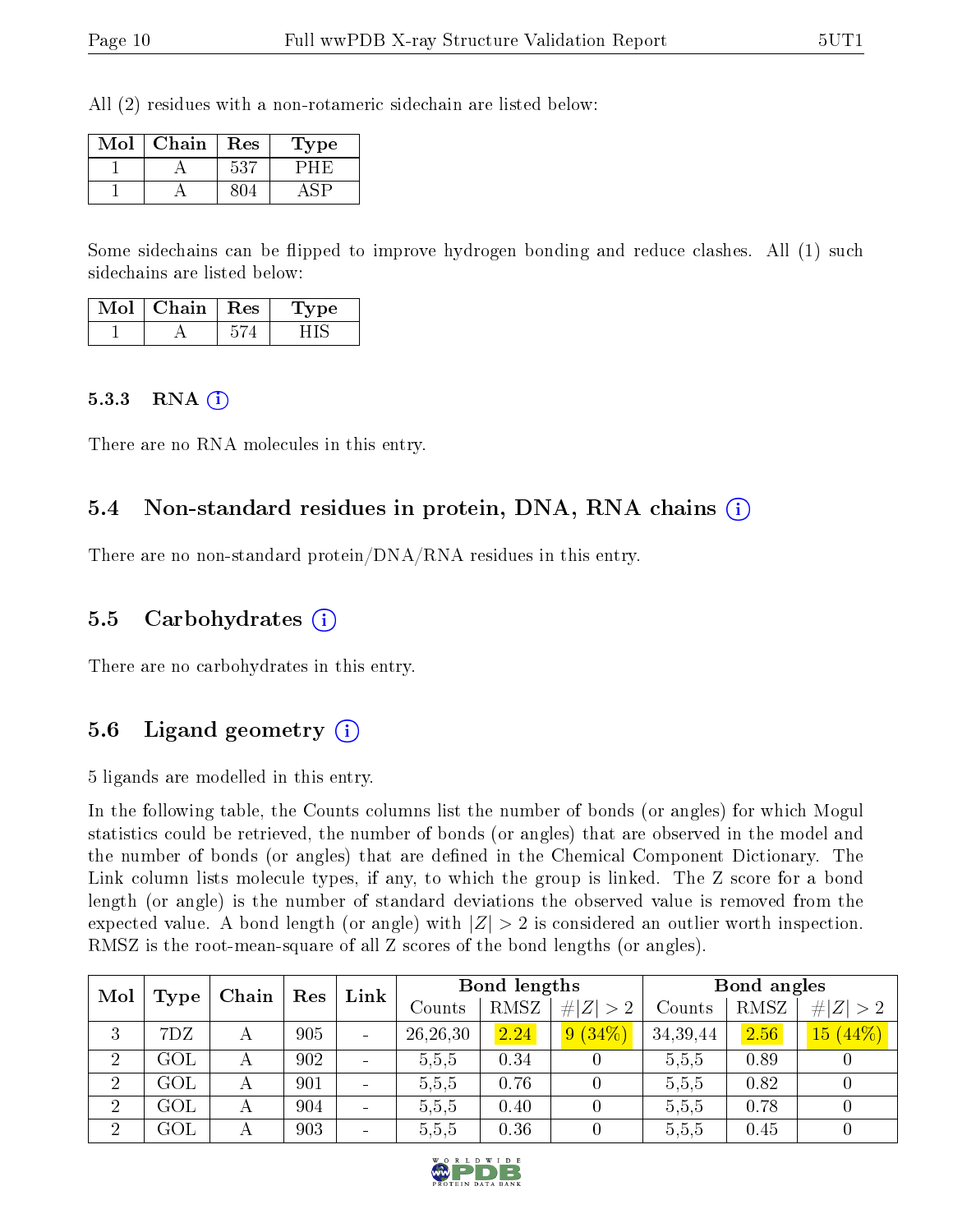In the following table, the Chirals column lists the number of chiral outliers, the number of chiral centers analysed, the number of these observed in the model and the number defined in the Chemical Component Dictionary. Similar counts are reported in the Torsion and Rings columns. '-' means no outliers of that kind were identified.

| Mol            | Type | Chain | Res | $Link \mid$ | Chirals | <b>Torsions</b> | Rings                     |
|----------------|------|-------|-----|-------------|---------|-----------------|---------------------------|
| 3              | 7DZ  |       | 905 |             |         | 0/4/24/29       | $\frac{0}{3}/\frac{3}{3}$ |
| $\overline{2}$ | GOL  |       | 902 |             |         | 2/4/4/4         |                           |
| $\overline{2}$ | GOL  | А     | 901 |             |         | 2/4/4/4         |                           |
| $\overline{2}$ | GOL  |       | 904 |             |         | 4/4/4/4         |                           |
| $\overline{2}$ | GOL  | А     | 903 |             |         | 2/4/4/4         |                           |

All (9) bond length outliers are listed below:

| Mol | Chain | Res | Type | Atoms   | Z       | Observed $(A$ | Ideal(A) |
|-----|-------|-----|------|---------|---------|---------------|----------|
| 3   | А     | 905 | 7DZ  | $C1-C2$ | 5.83    | 1.60          | 1.51     |
| 3   | А     | 905 | 7DZ  | $C2-N$  | 4.74    | 1.45          | 1.36     |
| 3   | А     | 905 | 7DZ  | $C3-N$  | 4.04    | 1.49          | 1.40     |
| 3   | А     | 905 | 7DZ  | $C6-N3$ | 3.85    | 1.48          | 1.38     |
| 3   | А     | 905 | 7DZ  | $C5-N4$ | 3.29    | 1.43          | 1.36     |
| 3   | А     | 905 | 7DZ  | $C4-C3$ | 2.42    | 1.42          | 1.39     |
| 3   | А     | 905 | 7DZ  | $O-C2$  | $-2.25$ | 1.18          | 1.22     |
| 3   | А     | 905 | 7DZ  | $C1-N3$ | $-2.14$ | 1.44          | 1.46     |
| 3   | А     | 905 | 7DZ  | $C6-N2$ | 2.09    | 1.36          | 1.34     |

All (15) bond angle outliers are listed below:

| Mol | Chain | Res | <b>Type</b> | Atoms                                             | Z       | Observed $(°)$ | Ideal $(^\circ)$ |
|-----|-------|-----|-------------|---------------------------------------------------|---------|----------------|------------------|
| 3   | А     | 905 | 7DZ         | $C17-C16-C15$                                     | $-5.07$ | 119.82         | 123.79           |
| 3   | А     | 905 | 7DZ         | $F-C16-C15$                                       | 4.94    | 120.80         | 117.13           |
| 3   | А     | 905 | 7DZ         | $C-C1-C2$                                         | $-4.14$ | 105.29         | 109.99           |
| 3   | А     | 905 | 7DZ         | $C3-C6-N2$                                        | $-4.14$ | 117.57         | 123.67           |
| 3   | А     | 905 | 7DZ         | C <sub>13</sub> -C <sub>14</sub> -C <sub>15</sub> | $-4.13$ | 120.56         | 123.79           |
| 3   | А     | 905 | 7DZ         | F1-C14-C15                                        | 3.83    | 119.98         | 117.13           |
| 3   | А     | 905 | 7DZ         | $N2$ -C <sub>6</sub> -N <sub>3</sub>              | 3.66    | 121.20         | 117.72           |
| 3   | А     | 905 | 7DZ         | $C4-N1-C5$                                        | 3.53    | 121.20         | 115.88           |
| 3   | А     | 905 | 7DZ         | $C18-N-C2$                                        | 3.29    | 121.40         | 117.89           |
| 3   | А     | 905 | 7DZ         | $C4-C3-N$                                         | $-3.20$ | 117.62         | 122.23           |
| 3   | А     | 905 | 7DZ         | $C3-C4-N1$                                        | $-3.01$ | 117.44         | 121.22           |
| 3   | А     | 905 | 7DZ         | $N1-C5-N2$                                        | $-2.95$ | 123.75         | 126.55           |
| 3   | А     | 905 | 7DZ         | $C2-C1-N3$                                        | 2.93    | 119.79         | 112.27           |
| 3   | А     | 905 | 7DZ         | $C-C1-N3$                                         | $-2.42$ | 108.69         | 112.08           |
| 3   | А     | 905 | 7DZ         | $C14-C15-C16$                                     | 2.34    | 120.01         | 116.68           |

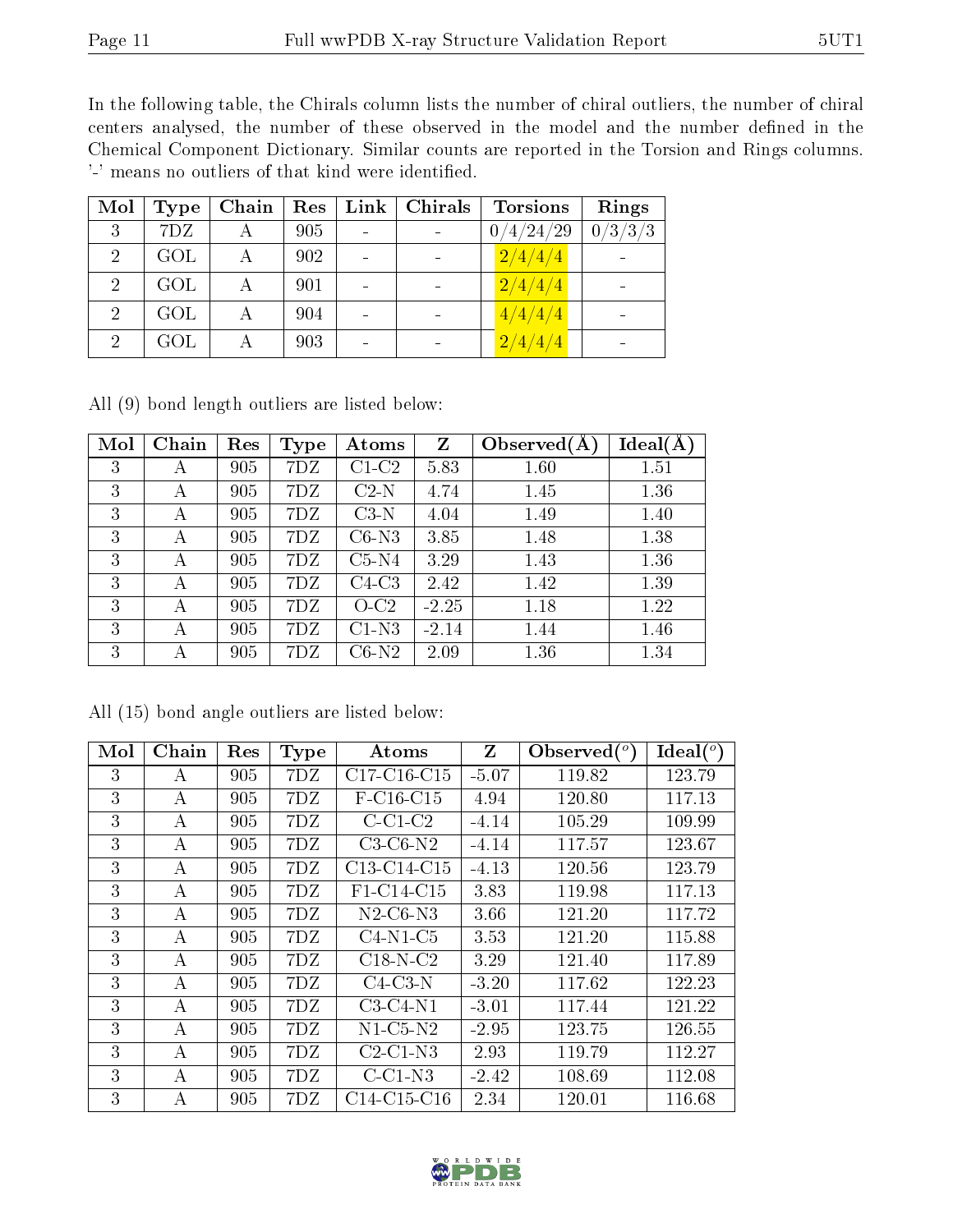| Mol            | Chain        | Res | Type | Atoms                                                          |
|----------------|--------------|-----|------|----------------------------------------------------------------|
| $\overline{2}$ | A            | 902 | GOL  | $C1-C2-C3-O3$                                                  |
| $\overline{2}$ | $\mathbf{A}$ | 901 | GOL  | $O1-C1-C2-C3$                                                  |
| $\overline{2}$ | A            | 904 | GOL  | $O1-C1-C2-C3$                                                  |
| 2              | A            | 904 | GOL  | C1-C2-C3-O3                                                    |
| 2              | $\mathbf{A}$ | 903 | GOL  | $O1-C1-C2-C3$                                                  |
| $\overline{2}$ | A            | 902 | GOL  | O <sub>2</sub> -C <sub>2</sub> -C <sub>3</sub> -O <sub>3</sub> |
| 2              | $\mathbf{A}$ | 904 | GOL  | O <sub>2</sub> -C <sub>2</sub> -C <sub>3</sub> -O <sub>3</sub> |
| 2              | $\mathbf{A}$ | 903 | GOL  | O1-C1-C2-O2                                                    |
| 2              | A            | 901 | GOL  | O1-C1-C2-O2                                                    |
| 2              | А            | 904 | GOL  | O1-C1-C2-O2                                                    |

All (10) torsion outliers are listed below:

There are no ring outliers.

2 monomers are involved in 4 short contacts:

| $Mol$   Chain |  | Res   Type   Clashes   Symm-Clashes |
|---------------|--|-------------------------------------|
|               |  |                                     |
|               |  |                                     |

The following is a two-dimensional graphical depiction of Mogul quality analysis of bond lengths, bond angles, torsion angles, and ring geometry for all instances of the Ligand of Interest. In addition, ligands with molecular weight > 250 and outliers as shown on the validation Tables will also be included. For torsion angles, if less then 5% of the Mogul distribution of torsion angles is within 10 degrees of the torsion angle in question, then that torsion angle is considered an outlier. Any bond that is central to one or more torsion angles identified as an outlier by Mogul will be highlighted in the graph. For rings, the root-mean-square deviation (RMSD) between the ring in question and similar rings identified by Mogul is calculated over all ring torsion angles. If the average RMSD is greater than 60 degrees and the minimal RMSD between the ring in question and any Mogul-identied rings is also greater than 60 degrees, then that ring is considered an outlier. The outliers are highlighted in purple. The color gray indicates Mogul did not find sufficient equivalents in the CSD to analyse the geometry.

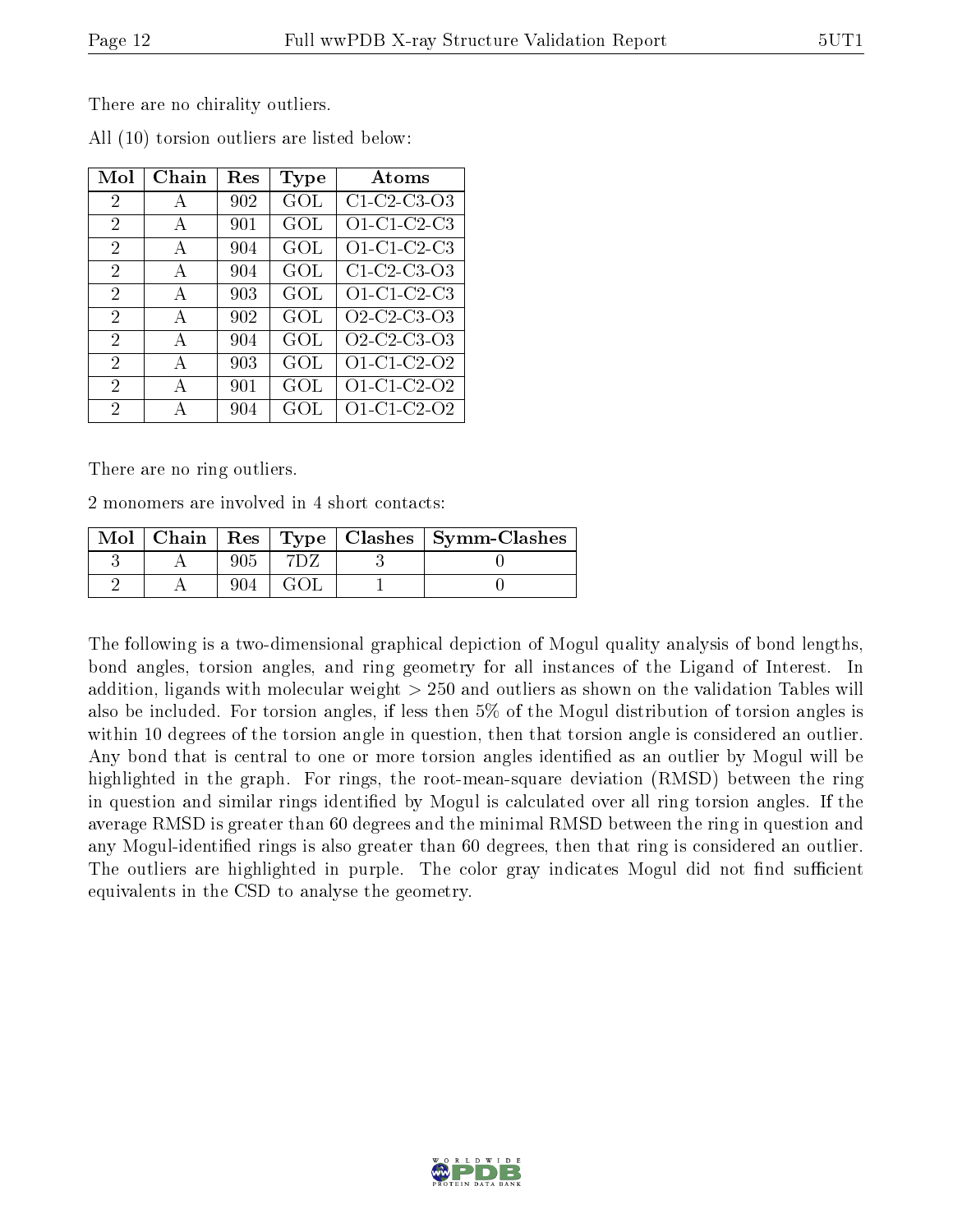

## 5.7 [O](https://www.wwpdb.org/validation/2017/XrayValidationReportHelp#nonstandard_residues_and_ligands)ther polymers (i)

There are no such residues in this entry.

## 5.8 Polymer linkage issues (i)

There are no chain breaks in this entry.

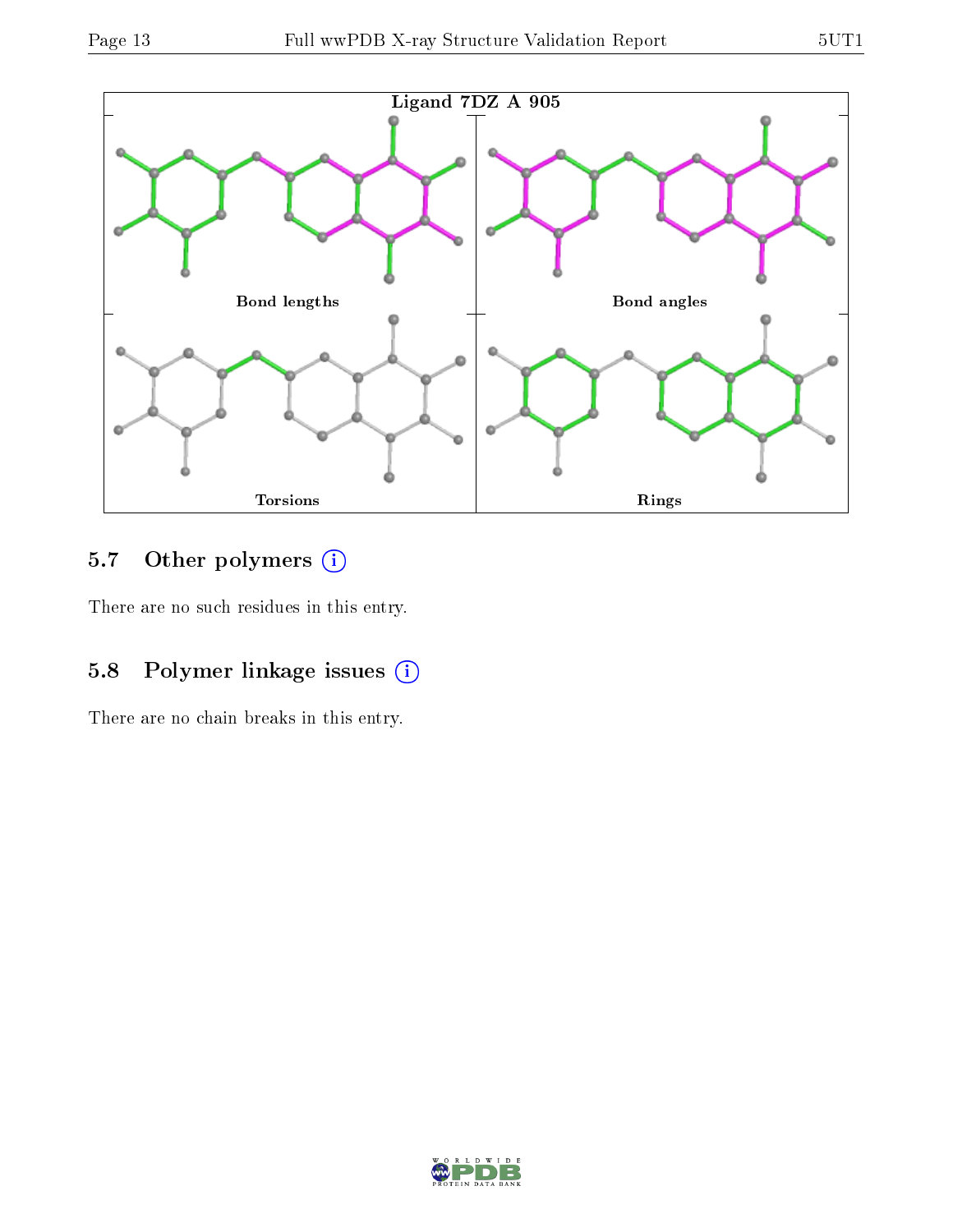## 6 Fit of model and data  $\left( \cdot \right)$

## 6.1 Protein, DNA and RNA chains (i)

In the following table, the column labelled  $#RSRZ>2'$  contains the number (and percentage) of RSRZ outliers, followed by percent RSRZ outliers for the chain as percentile scores relative to all X-ray entries and entries of similar resolution. The OWAB column contains the minimum, median,  $95<sup>th</sup>$  percentile and maximum values of the occupancy-weighted average B-factor per residue. The column labelled  $Q< 0.9$  lists the number of (and percentage) of residues with an average occupancy less than 0.9.

| $\mid$ Mol $\mid$ Chain | $\boldsymbol{\mathrm{Analysed}}$ | $^{\dagger}$ <rsrz> <math>_{\dagger}</math></rsrz> | $\rm \#RSRZ{>}2$                                   | $\vert$ OWAB( $\rm \AA^2)$ $\vert$ Q<0.9 |  |
|-------------------------|----------------------------------|----------------------------------------------------|----------------------------------------------------|------------------------------------------|--|
|                         | 272/289 (94%)                    | $-0.50$                                            | $\vert 1 \vert (0\%)$ 92 95 $\vert 12, 23, 43, 64$ |                                          |  |

All (1) RSRZ outliers are listed below:

| $\vert$ Mol $\vert$ Chain $\vert$ Res $\vert$ Type $\vert$ RSRZ |       |  |
|-----------------------------------------------------------------|-------|--|
|                                                                 | - GLN |  |

### 6.2 Non-standard residues in protein, DNA, RNA chains (i)

There are no non-standard protein/DNA/RNA residues in this entry.

#### 6.3 Carbohydrates (i)

There are no carbohydrates in this entry.

### 6.4 Ligands  $(i)$

In the following table, the Atoms column lists the number of modelled atoms in the group and the number defined in the chemical component dictionary. The B-factors column lists the minimum, median,  $95<sup>th</sup>$  percentile and maximum values of B factors of atoms in the group. The column labelled  $Q< 0.9$ ' lists the number of atoms with occupancy less than 0.9.

| Mol | Type | Chain | $\operatorname{Res}% \left( \mathcal{N}\right) \equiv\operatorname{Res}(\mathcal{N}_{0},\mathcal{N}_{0})$ | Atoms | <b>RSCC</b> | RSR  | <b>B</b> -factors( $A^2$ ) | Q <sub>0.9</sub> |
|-----|------|-------|-----------------------------------------------------------------------------------------------------------|-------|-------------|------|----------------------------|------------------|
|     | 7DZ  |       | 905                                                                                                       | 24/28 | 0.83        | 0.19 | 30, 39, 44, 49             |                  |
| ച   | GOL  |       | 902                                                                                                       | 6/6   | 0.85        | 0.16 | 40,46,47.50                |                  |
|     | GOL  |       | 904                                                                                                       | 6/6   | 0.86        | 0.29 | 59,61,62,62                |                  |
|     | GOL  |       | 903                                                                                                       | 6/6   | 0.86        | 0.22 | 59,60,63,66                |                  |
|     | GOL  |       | 901                                                                                                       | 6/6   | 0.93        | 0.21 | 24,32,37,43                |                  |

The following is a graphical depiction of the model fit to experimental electron density of all